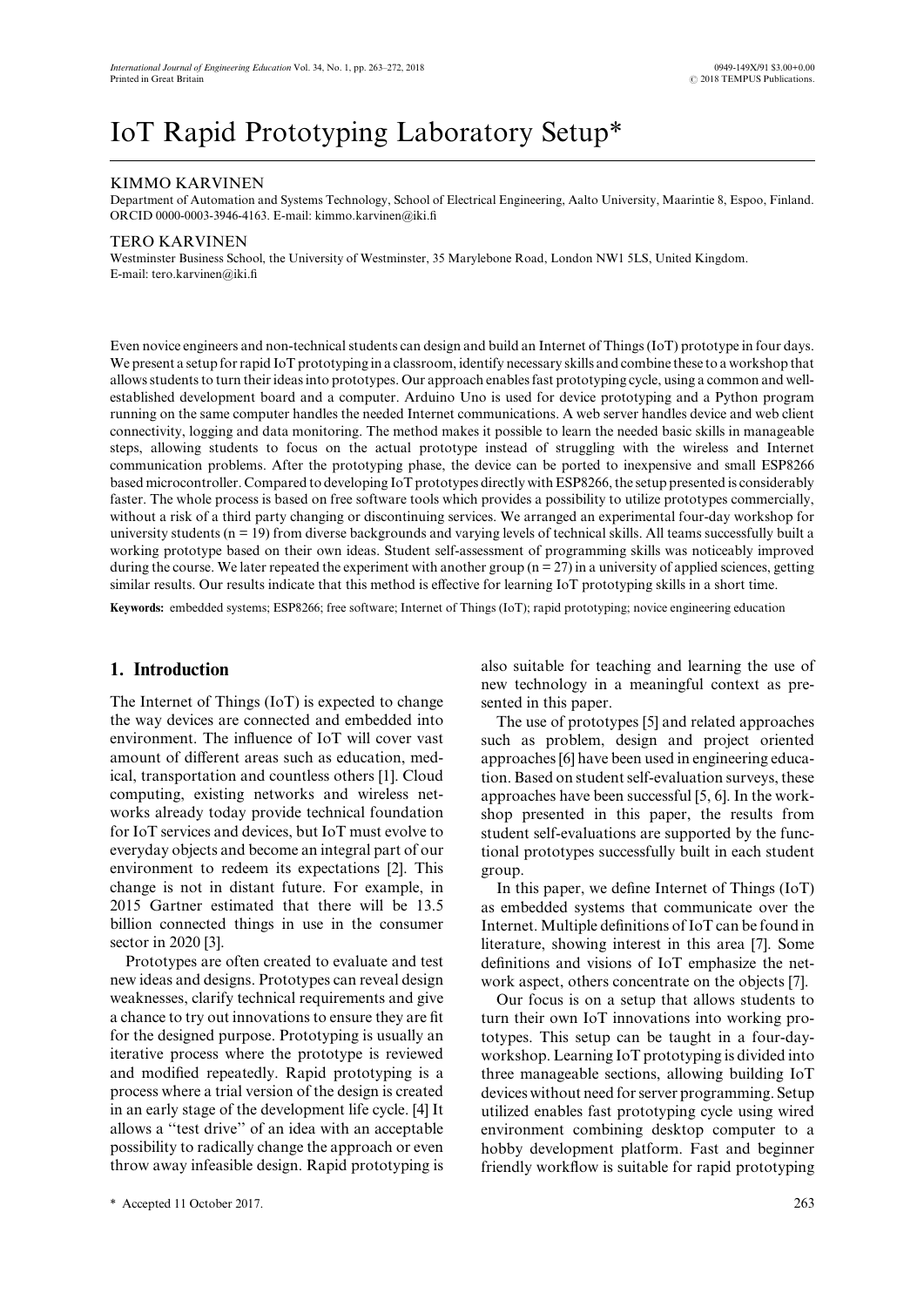and makes novice and interdisciplinary IoT courses possible. The prototype can be easily developed to the next stage by turning it into a wireless, small and battery operated ESP8266 device. Process of prototyping in wired, steady environment without wireless and Internet communication problems provides an effective way for developing programs for ESP8266. Code created will work directly with ESP8266 microprocessor just by replacing serial read/write functions with WLAN functions. The whole process is based on free software and open source tools which makes it suitable for further development and commercial projects.

This paper makes three key contributions:

- 1. Approach that enables novice students to turn their ideas into working IoT prototypes during a four-day-workshop. For results of case workshop, see chapter 5.
- 2. Defining necessary basic skills for learning and prototyping IoT. For summary of skills, see Fig. 2.
- 3. Open source setup for IoT prototyping utilizing a development board and a computer.

Findings can be applied with students ranging from novices to advanced students. With novices, the focus should be on learning embedded systems and building a simple IoT device, while advanced students can benefit from effective workflow and short feedback loop.

Presented method was piloted in four-day-workshop in the University of Lapland with 19 art students. In addition to the case workshop, the experiment was repeated with another group in Haaga-Helia University of Applied Sciences.

# **2. Teaching IoT embedded system prototyping**

IoT devices are embedded systems with input, data processing and output. In this regard, IoT device is like any other embedded system [8]. Unlike traditional embedded systems, IoT devices are not lim-

|  | <b>Table 1.</b> Workshop agenda |  |
|--|---------------------------------|--|
|--|---------------------------------|--|





**Fig. 1.** Structure of an IoT device.

ited to operate according to input from their sensors and interacting with their outputs. By using existing Internet standards, IoT devices can communicate with each other around the world and use cloud services to collect and analyze data as shown in Fig. 1 [2]. Without sensors for input and output components, such as actuators, traditional embedded system would be of limited use. However, IoT devices can be useful if either input or output is connected to cloud. This does not exclude local sensors and outputs, but, by definition, an embedded system is not an IoT device without the ability to input or output to the cloud, over the Internet.

We present that teaching an IoT device structure can be divided into embedded system, embedded system and cloud communication and cloud deployment and development. This structure is presented in Fig. 2. As most students in our case example workshop had limited knowledge about embedded systems, the main part of the first day was dedicated to learning the basics. Using a hobby development platform and focusing only on crucial skills, the very basic embedded system skills can be taught in a oneday-workshop, even for students with limited technical knowledge [9]. The agenda of the workshop is presented in Table 1.

The most central basic skills needed to build a basic embedded system and to create a foundation for understanding IoT devices are shown in Fig. 2.

| Day 1<br>Technology, theory and<br>personal innovation                                                                                                                                                                                   | Day 2<br>Utilizing and publishing<br>results                                                          | Day 3<br>Debugging and Cloud<br>services                                                                                                    | Day 4<br>Demoday                                                                                          |
|------------------------------------------------------------------------------------------------------------------------------------------------------------------------------------------------------------------------------------------|-------------------------------------------------------------------------------------------------------|---------------------------------------------------------------------------------------------------------------------------------------------|-----------------------------------------------------------------------------------------------------------|
| • Preliminary knowledge review • Serious results with easy<br>• Introduction to IoT<br>• Designing embedded system<br>• Designing IoT device<br>• Successful prototyping<br>process<br>• Group project plan<br>• Presenting project plan | accessibility tools<br>• Documenting projects<br>$\bullet$ Publishing<br>• Building the group project | • Common problems and<br>solutions<br>• For advanced students: cloud<br>service deployment and<br>operation<br>• Building the group project | • Finalizing the prototype<br>• Building the group project<br>• Group project presentations<br>• Feedback |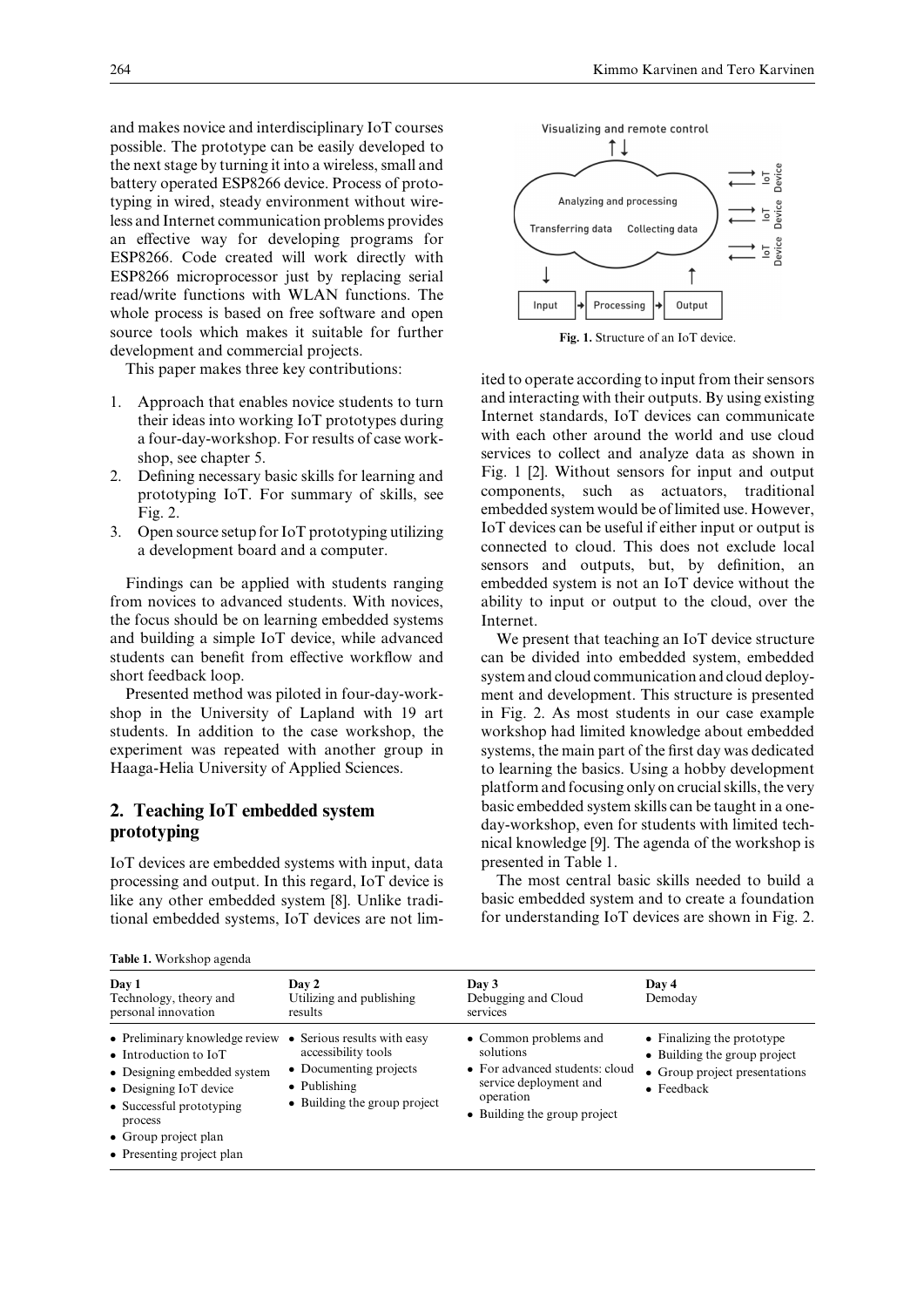Students need to be able to use an IDE (integrated development environment) and compile programs for a development platform. Arduino Uno was selected for a development platform for its popularity and broad user base. The low cost and open hardware have made it a frequent choice for numerous research and scientific projects [10]. Arduino is also used for engineering education because of its accessibility, adaptability and compatibility [10– 13]. Arduino is widely available from different producers and resellers. In 2013, Arduino had registered over 700,000 official boards [14]. As both software and hardware of Arduino are opensource, there is also an unknown number of nonofficial boards by various manufacturers in sale.

Input, processing and output can be clarified by combining sensors and output components with code examples [9]. Deeper understanding of programming is not a necessity at this point but in order to utilize code examples and Internet resources, students need to be able to understand the basic program structure and syntax. Utilizing Arduino IDE's built-in serial monitor is necessary for debugging as well as for understanding serial communication in the next phase.

When the concept of input, processing and output is clear, moving from an embedded system to an IoT device with cloud communication is simple. Writing to cloud is similar to using any output, but instead of outputting data to Arduino's pins, a value is written to the serial port. A proxy program then transfers data to the server. Getting input from the cloud works the same way. Instead of using measurement from a sensor, data is received from cloud by writing request to the serial port. The technical details of the process are explained in the next section.

The economic principle of prototyping proposed by Lim et al states that: ''The best prototype is the one that, in the simplest and the most efficient way, makes the possibilities and limitations of a design idea visible and measurable'' [15]. In the same spirit, we aim to leave everything that is not absolutely necessary out of the learning and prototyping process. Server programming is not compulsory for successful IoT prototyping. However, understanding its operating principles is necessary in order to understand how the communication works between the device and the cloud. By limiting the internet communication to passing floating point numbers, we were able to develop a simple and generic prototype for the server backend. The open source server solution makes it possible to deploy cloud software to any server or to develop its features further.

The prerequisites for using the prototyping environment in desktop computers are quite moderate.



**Fig. 2.** IoT prototype building basics.

Each student computer equipped with Arduino Uno needs to have Python 3 and Arduino IDE installed. Needed software is free and open source. In addition, a suitable selection of sensors, actuators, LEDs, breadboards and jumper wires is needed. The component assortment should be diverse enough to allow students to realize their innovations rather than building a device based on available parts. In the case workshop, students were encouraged to first define what kind of IoT device they would like to build, and then guided on component selection and realistic implementation. During the workshop, students successfully used three different operating systems: Linux, Windows and OS X. The diversity of operating systems was mandated by the diversity of university computers and devices brought by the students.

# **3. Setup for prototyping**

Embedded system is built on the Arduino platform, a popular open source, free software hobby and rapid prototyping platform. Our implementation consisted of Arduino Uno development board, the accompanying Arduino integrated development environment and libraries. Components chosen for implementation are listed in Table 2.

All student developed code runs in the embedded system, Arduino. Arduino does not have an operat-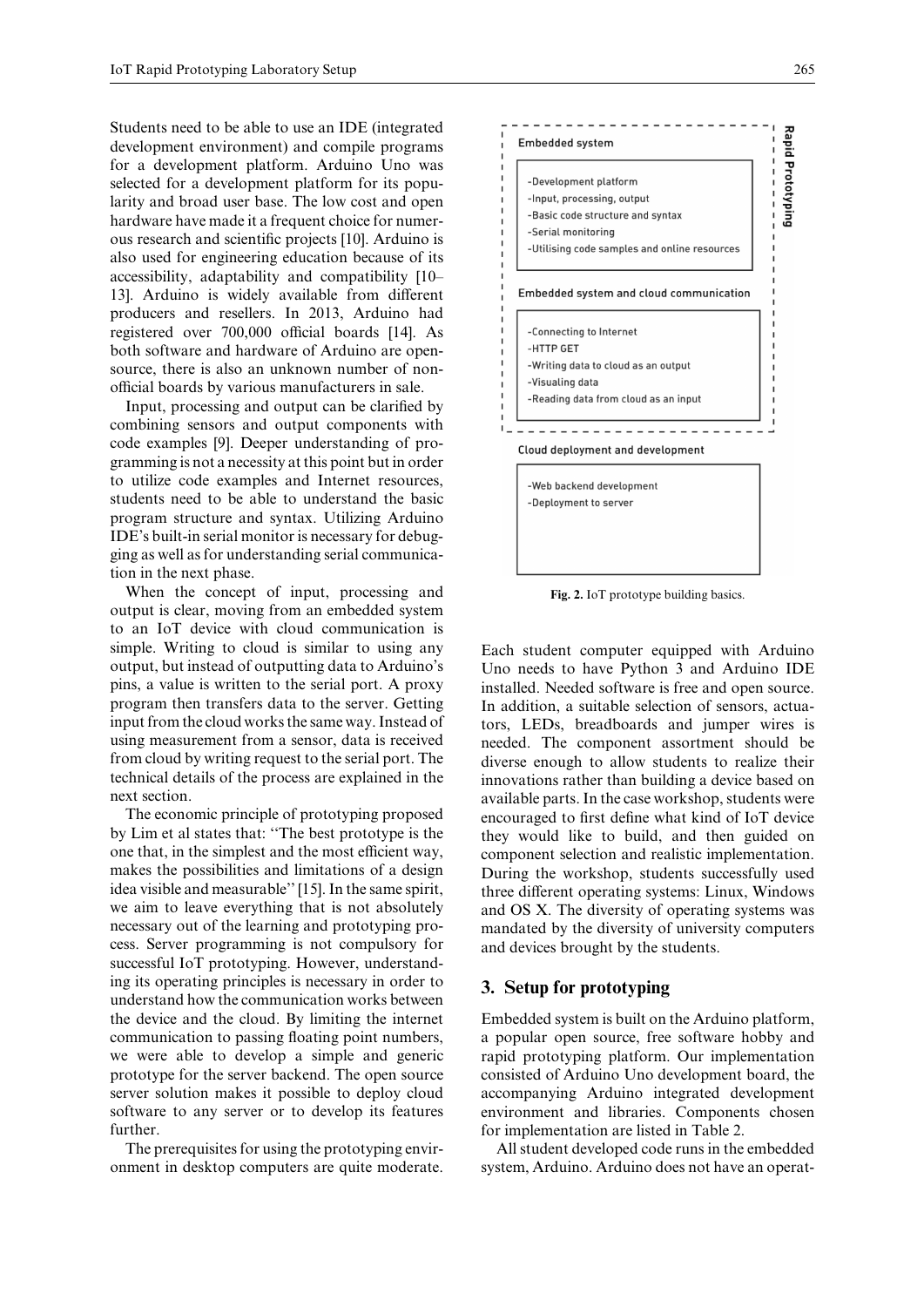| Hardware                                                                                                               | Arduino Uno                             |        | Desktop computer                                                                            | <b>Virtual Private Server</b> |                                                                 |  |
|------------------------------------------------------------------------------------------------------------------------|-----------------------------------------|--------|---------------------------------------------------------------------------------------------|-------------------------------|-----------------------------------------------------------------|--|
| OS.<br>No OS<br>Linux/Windows/Mac<br>Software<br>Student's code<br><b>BotBookEspy</b><br>Python 3<br>$C++$<br>Language |                                         |        | Linux<br>http://one.api.botbook.com, Apache, Flask, PostgreSQL<br>Python 3, SOL             |                               |                                                                 |  |
|                                                                                                                        | Arduino<br>Input, processing,<br>output | Serial | <b>Desktop Computer</b><br>Python<br>-pyserial<br>-requests<br>Converts hetween serial text | <b>HTTP GET</b>               | Server<br>-VPS<br>-Linux, Apache, Flask,<br>Python3, PostgreSQL |  |

**Fig. 3.** Setup for prototyping.

and HTTP requests

Arduino and desktop computer can be replaced with single ESP8266 board

**Table 2**. Components chosen for implementation

ing system, so the only thing running is the code written by the student. Being able to see all of Arduino's code on a single screenful makes it easy for student to feel in control of the system.

Setup for prototyping is presented in Fig. 3. The prototype is built with Arduino Uno which is connected to a desktop computer running Arduino IDE. The only cable needed is the USB cable connecting Arduino to a computer, while all data is written to serial port and read from the serial port by a Python program running on the computer. By limiting the number of physical components and wires needed for the initial setup we were able to reduce points of possible user error.

Arduino can send two kinds of GET requests: send value or ask for value. All requests include an API key, a secret string used in place of login name and password. BotBookEspy, a Python serial proxy, forwards requests from the Arduino to the server. Asking for data is identical to asking for a single web page from the server. URL includes a value and API key which is then parsed by the Python proxy, returning only the value to Arduino. From Arduino programs' point of view, there is a little difference in this process from using a value read from a sensor or outputting a value to a component.

Performing all requests, both sending and receiving data, using GET requests with the device as the client is mandated by practical network architectures. Typically, both wireless and wired networks are protected by a firewall. In many IPv4 networks, the network also uses network address translation (NAT). The conflict of low number of available IPv4 addresses and the increasing need for new addresses required by IoT systems have raised worries about running short of addresses and calls for faster IPv6 adoption [7]. However, making the IoT nodes clients in the client-server architecture can work behind NAT on existing IPv4 networks without any modifications to the infrastructure. In both cases, it is impossible to open a listening port visible to the Internet, and thus, impossible to create servers. A server in the Internet can facilitate communication both from devices to the server and between the devices. This approach also reduces attack surface, as the IoT devices do not need to answer arbitrary connections from the Internet.

The same backend server that interconnects the devices can work as a backend for any web page. A static web page can use JavaScript to perform AJAX (asynchronous JavaScript and XML) requests to the server. For example, a group of students created a service where shirt sleeves could be controlled by clicking a button on a web page. For mobile experience, this web page could be viewed on a cell phone. If an app is required, this could be further packaged with a web based app making system such as Cordova or PhoneGap. An app packaged this way can be distributed in popular cell phone app markets, such as Apple App Store and Google Play.

#### *3.1 Student development process*

During the initial prototyping, students do all their development on Arduino. Using a single platform for development reduces context switching between languages and environments, and limits the number of technologies initially taught to the student. Prototype development is similar to any embedded development on the Arduino platform. The student codes in a simple and limited subset of  $C++$  using the Arduino IDE. Code is uploaded with a single click.

To be an IoT device, by definition the thing must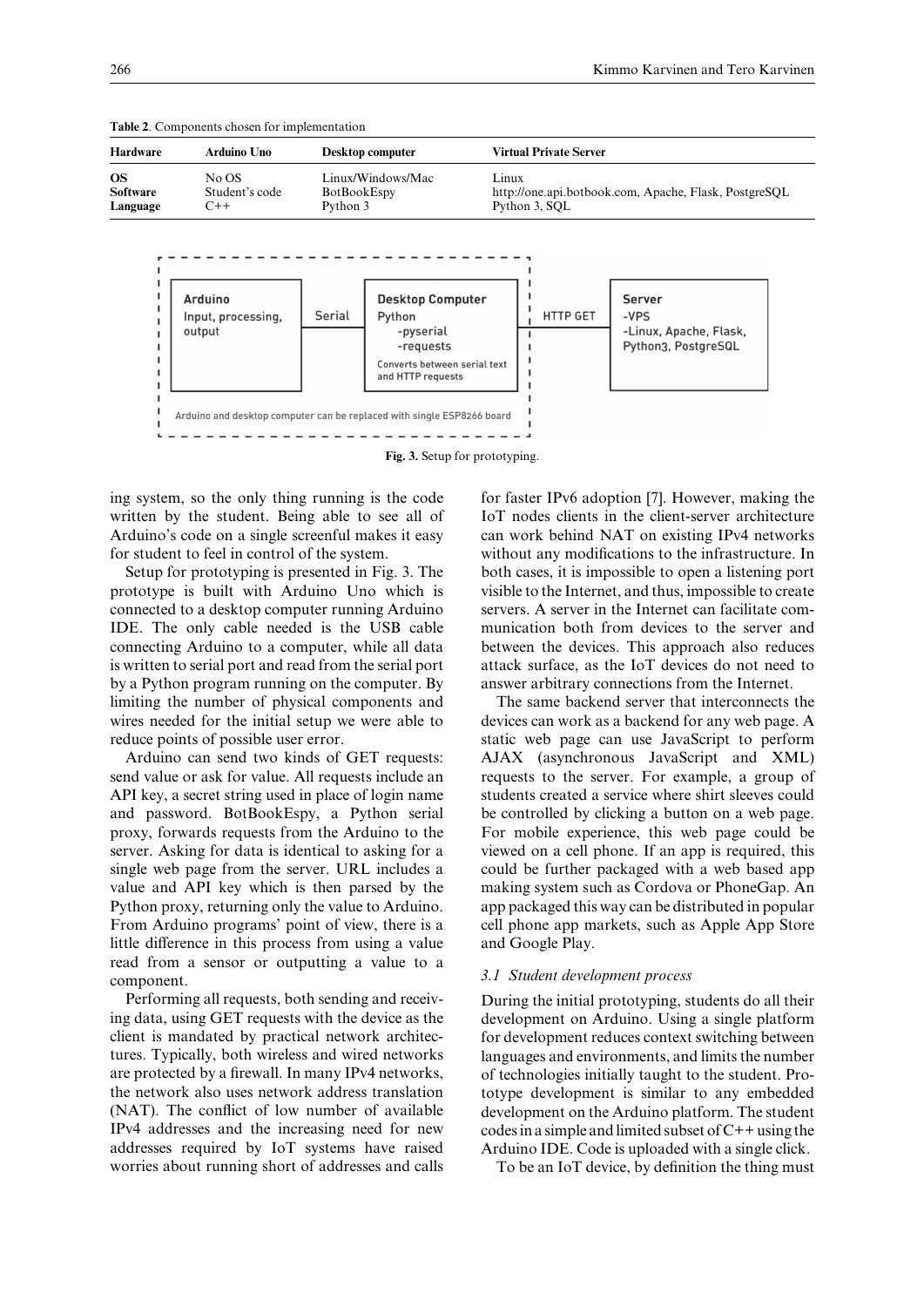communicate over the Internet. Arduino controls the communication by sending an HTTP GET URL to BotBookEspy, the Python proxy.

For example, the Arduino program written by the student might want to store current temperature, 3.5 degrees centigrade, to the server. The Arduino program would use the built-in serial functions to print the string ''GET http://one.api.botbook.com/ add/h9aIcPe7p8Y/?x=3.5'' to computer over serial. BotbookEspy, the Python proxy running on the desktop computer, would then perform the actual HTTP GET request to the server one.api.botbook. com. If the API key is correct, this would store the data point [current time; 3.5] to the database. Current time is automatically added by the server, which avoids running real-time clock (RTC) on the embedded devices and guarantees single source of truth for time and time zones. When the server (one.api.botbook.com) answers, the first line of the answer body is returned to the Arduino program by the BotBookEspy Python proxy. As the student program only prints one line of text, this complexity is effectively hidden from him/her at this point.

Reading data is done using a similar GET request and the chain of events is similar to saving data to the server. Because the BotBookEspy proxy only returns the first line of HTTP response body, only minimal parsing is required to extract the floating point value, which is then explicitly cast to float for further processing. To let students ignore the implementation details at first, we provided serial-HttpGetFloat() function to perform these steps.

The serial-HTTP proxy BotBookEspy is provided for the student. It requires no configuration or modification by the student. The proxy performs HTTP GET requests according to the instructions from the serial. Simple debugging is another feature of the proxy. All requests, both failed and successful, are shown on student computer. This allows students to catch common problems, such as typos, incorrect API keys and other trivial errors. When problems occur, it also helps splitting the problem domain at a central point.

Encapsulating Internet access to separate functions also works as preparation for optional later miniaturization. When the program works with the quickly iterable, reliable and wired initial prototyping setup, the student can simply replace the contents of these functions to allow standalone operation without the BotBookEspy Python proxy and without a computer.

This prototyping system allows student to develop his software on a single, simple platform while performing real requests to a real server. Supporting parts can later be replaced when the system is more mature and needs to be packaged and miniaturized.

#### *3.2 Server*

To engage student creativity and imagination, the prototyping setup here allows students to work on aspects that are special and unique in their setup. In contrast, the prototyping platform hides much of the boilerplate code and other work that is similar between many projects. One of the parts similar between projects is the server backend.

On one hand, students want to get started quickly and concentrate on the unique parts. On the other hand, there needs to be a clear and scalable path for reaching clients, obtaining customers and publishing the end results. To meet these criteria, we wrote a simple backend software on top of a free stack. The licenses of our software and the required stack all meet the criteria for free software as defined by the Free Software Foundation [16].

The tasks fulfilled by the server are data logging, embedded device connectivity, web client connectivity and data monitoring. Data logging, embedded device connectivity and web client connectivity are performed using an HTTP GET API. Web clients, such as mobile apps and static web pages on other servers, require special security features such as Cross-Origin Resource Sharing (CORS), which were implemented in our server and used by students in the pilot workshop. Data monitoring is created using a regular JavaScript application on a web page, using the same APIs as other clients. User authentication is implemented as a server side feature.

Learning a new API can be a significant challenge for programmers on any level, resulting in wasted effort [17]. To make APIs easier to learn, emphasis should be placed on API usability [17]. To make our API stable (not requiring frequent changes) and simple to learn for our students, we decided to leverage familiar web technologies and use only three types of GET requests.

The GET API only provides three functions: add, last and json as shown in Table 3. The two API keys for each user are created at registration time, and they are shown on user page and on the two example pages. View API key cannot modify data, so it can be used in public web pages, cell phone apps and digital signage in public areas. Two different view functions are required by different clients: full browsers often want to see many data points, for example to draw a graph. To facilitate a common

**Table 3.** API endpoints provided by BotBookAPI v 1.0.0

| Path                                      | Feature                             |
|-------------------------------------------|-------------------------------------|
| $/add$ <addkey><math>/2x=</math></addkey> | Store a data point [currentTime, x] |
| /last/ <viewkey></viewkey>                | Return x value for last data point  |
| /json/ <viewkey>/index.json</viewkey>     | Return all stored data points       |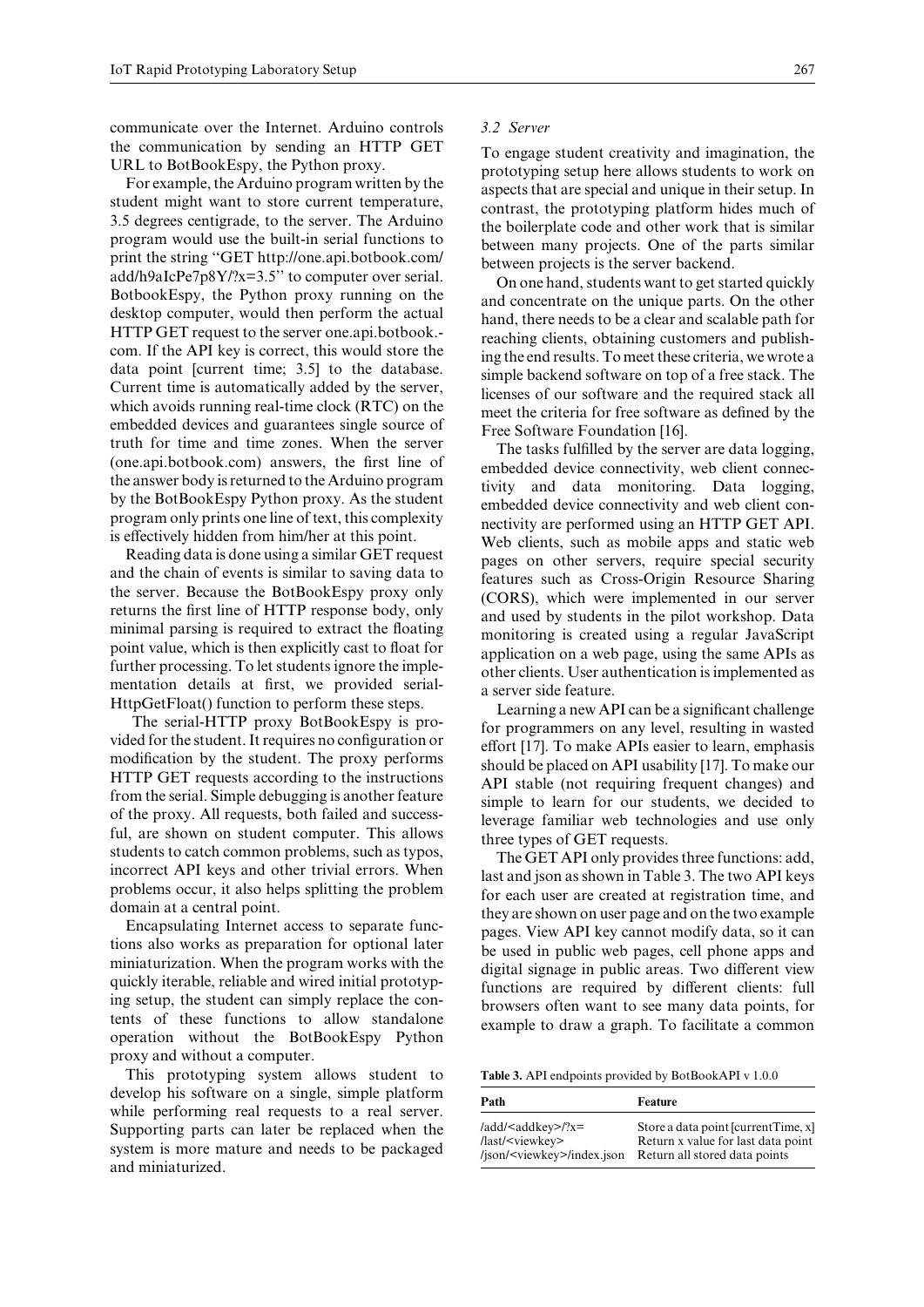use case of one device reacting to an event from another, geographically distant device, we implemented the last endpoint. Even though the same data could be obtained by parsing the output of json endpoint, the last endpoint reduces the strain of parsing on the limited embedded environments and also makes it much simpler for students to develop common use cases.

In addition to GET API, the BotBookAPI web application provides login related functions (register with invite, login, user page, logout) and API usage examples (send.html and getlast.html). On the user page, user can retrieve his API keys (viewkey and addkey) and monitor the latest data points. Monitoring the data points allows instant results for beginners and helps debugging by splitting the problem space.

Students can use any web browser with Java-Script support to retrieve the data. For example, students could embed data points on their static homepage. To allow the data to be used this way, the BotBookAPI server application injects Cross-Origin Resource Sharing (CORS) headers to /json/ responses. Namely, it sends Access-Control-Allow-Origin \* and Content-Type application/json. This feature was used by many projects, for example controlling shirt sleeves over the Internet with mobile phone, and letting social media site Facebook users control LED lights.

The students using these features do not need to be familiar with the implementation details, such as CORS. Instead, they could use their web development skills (HTML, CSS and JavaScript) in combination with modifying the given examples.

In the pilot workshop, the server was provided to students. To allow advanced students to create their own solutions, we provide the BotBookAPI server code as an example [18]. As it runs on a completely free stack (Linux, Apache, PostgreSQL, mod\_wsgi, Python 3, Flask), students are able to build a whole IoT solution they control. In the workshop, one advanced student implemented a similar backend from scratch using similar architecture and LAMP (Linux, Apache, MySQL, PHP) stack. As most students in the pilot workshop started with no programming skills at all, it was convenient that the server side could be used as an extra task for the advanced student. This also shows that it's possible for students to obtain the tools in addition to the skills.

Modern web frameworks combine multiple components, all of which must work together to provide a scalable and secure service. To standardize this configuration, our example BotBookAPI server configuration was described in Puppet. Puppet is a modern (idempotent, infrastructure-as-code) configuration management system. Idempotence means the goal, the target state of the system, is described. Puppet only does modifications to system state to fix any deviations. Infrastructure-as-code approach means using versionable plain text for this configuration. Using Puppet makes it much easier for an administrator to install the system, but it does not eliminate the need for basic administration skills. In the workshop, only one student installed his own backend, probably due to the strict time limit.

As noted above, the whole environment is based on free software. While the server end could be built relying on third party services, free software solution has some significant advantages. IoT's future ubiquity combined with efficient storing and accessing data raises serious privacy concerns [7]. Inference techniques and access to large amounts of data makes anonymization more unreliable. The need for accepting several privacy policies makes it even more complicated for users to prevent unwanted data usage. [19] Open source server code could solve some of these issues as it enables development of services that are not entirely controlled by third party commercial operators.

## **4. Miniaturization with ESP8266**

The ESP8266 is a low-cost Wi-Fi capable microprocessor, designed by Espressif systems and there are breakout boards available with various features and layouts based on ESP8266 [20]. With small size, features and the low price combined, ESP could be potential platform for IoT prototypes and products. At the time of writing, an inexpensive ESP8266-12E development board with pin headers connected and USB cable included sold for 7 EUR for one-unit orders, making it an affordable IoT prototyping platform [21].

It is common to add external components to Arduino to enable wireless connectivity. For example, Sarkar and Das [22] mention Arduino Wi-Fi Shield but end up using an ESP8266 as an additional component to Arduino. Adding external components increases complexity, size and price. It could also add to power consumption and thus further increase size for battery powered devices. The improvements of ESP8266 family chips and related devboards have made it feasible to miniaturize the whole system into an ESP8266 board and completely drop the requirement for an Arduino board.

ESP8266 is a family of chips, including barebones ESP8266-01 (ESP-01) and more featureful ESP8266-12E. Many development boards have been published for each chip by different thirdparty manufacturers. Typically, the smallest ESP-01 requires many support components, provides many low-level challenges and is slow to work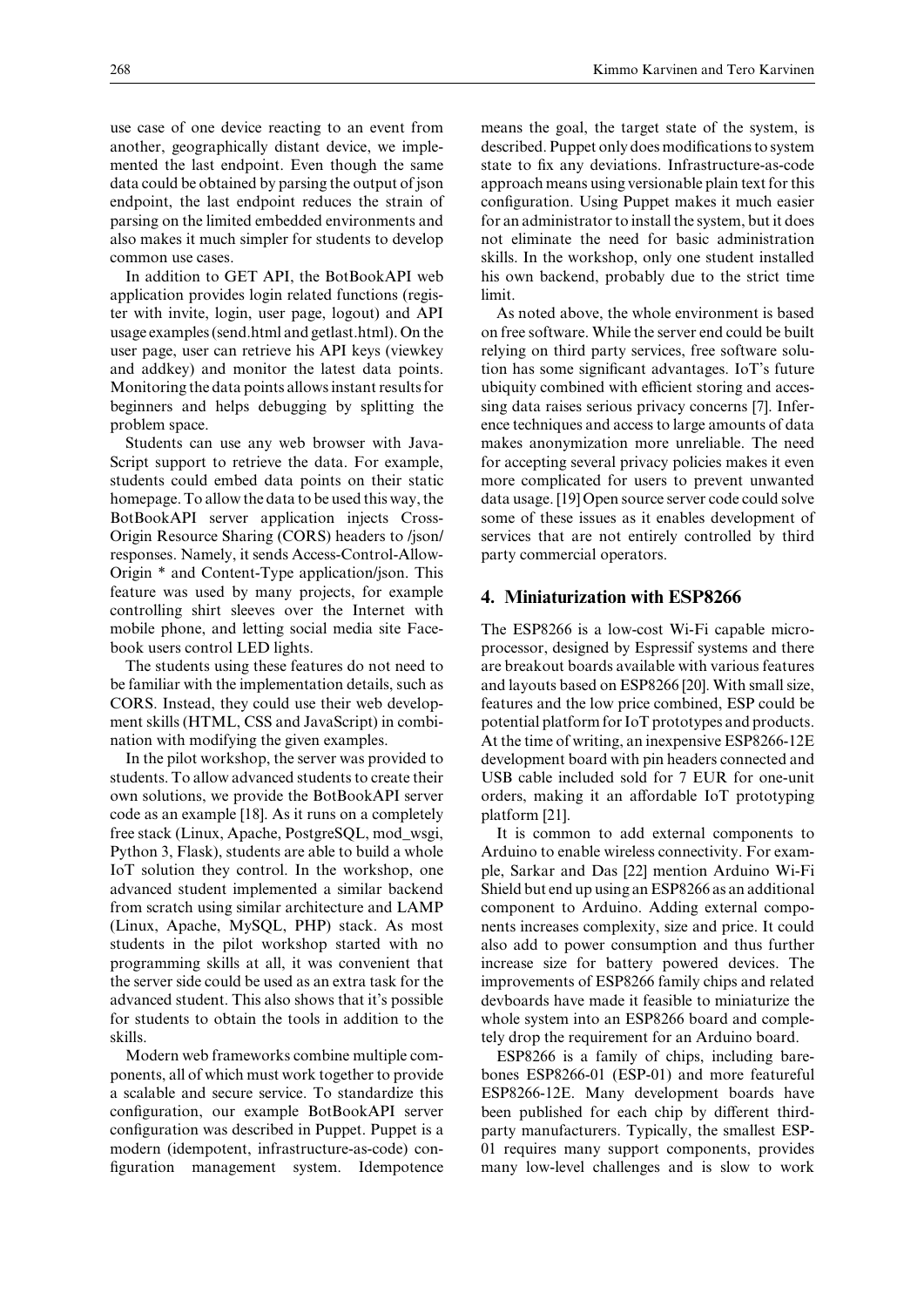with. Some ESP8266-12E devboards are simple to use, as they only require a USB cable and Arduino IDE for programming.

We tested ESP-12E and ESP-01 to find out how fast code uploads would they enable. For testing, we used 9 lines of code. Using Arduino IDE with ESP-12E, the upload took approximately 30 seconds including time to compile the program.

Uploading code to ESP-01 using Arduino IDE requires using a FTDI Serial TTL USB Cable and 3.3V power source. 3.3V connected to ESP-01 VCC has to be disconnected and reconnected each time before uploading. In our tests, loading the code to ESP-01 took approximately 34 seconds. This includes the compiling time but excludes disconnecting and connecting the needed wire, and user errors with the wires. Using Arduino Uno with the same code example, the upload time was under 4 seconds. Even though the difference might seem insignificant, the time adds up quickly as during a normal coding process, the program is uploaded repeatedly. Also, user errors related to reconnecting wires are greatly reduced when working with Arduino boards.

Arduino and desktop computer setup presented above can be replaced with a single ESP8266-12E. The only code change needed is replacing serial read/write functions with WLAN functions and

adding WLAN initialization function. This way the prototype can be ported to an inexpensive and small package while still having the advantages of the fast and reliable prototyping phase in wired environment. As the three WLAN functions are the same for any program using the proposed setup, we can provide ready-made functions for students.

ESP (and by extension, typical ESP devboards) use 3.3 volt logic levels. In comparison, Arduino uses 5 volt logic, a voltage that would break ESP input pins. When using ESP devboards providing 5 V output, often the only change needed is a level converter or a voltage divider on ESP input pins. For ESP output, 3.3 V is high enough to consistently register as high in many 5 V sensors and actuators.

### **5. Assessment**

In our case workshop, all student groups were able to design and build a working prototype based on their own ideas. Final prototypes are listed on Table 4.

Workshop had a range of art students from different departments, such as art education, industrial design and interior & textile design. During the workshop, the most prominent issue was lack of technical skills needed for successful prototyping.

**Table 4.** University of Lapland final prototypes—4 day case workshop

| Project                        | <b>Description</b>                                                                                                                                                                                                                                                                                                                                                                                                                                                                                                                                                                                                        |
|--------------------------------|---------------------------------------------------------------------------------------------------------------------------------------------------------------------------------------------------------------------------------------------------------------------------------------------------------------------------------------------------------------------------------------------------------------------------------------------------------------------------------------------------------------------------------------------------------------------------------------------------------------------------|
| Far away candle                | An imitation RGB-LED candle that lights up when a flame sensor detects real candle being lit up in a different<br>location. Concept is that you can give an artificial candle to someone close to you and light it up even when they are<br>on the other side of the world.                                                                                                                                                                                                                                                                                                                                               |
| Baiting box                    | A box that offers a candy bar when someone comes near, but pulls it away when a person approaches. Movement<br>and distance are measured with an ultrasonic distance sensor. Servo motor moves candy bar in and out. Cloud<br>service updates and presents the number of people tricked on a website.                                                                                                                                                                                                                                                                                                                     |
| Henhouse curtain               | Curtains that can be controlled with webpage interface. Opening and closing can also be timed by cell phone<br>calendar events by loading HTTP API. The curtain mechanism is built with continuous rotation servo moving the<br>blinds along the rail and microswitches to detect when the edges are near. The project was used as a prototype for<br>one student's urban henhouse.                                                                                                                                                                                                                                       |
| Busy owl                       | A felt owl that reacts with movement and color to the number of Bluetooth devices present in another space. The<br>owl's animatronics are constructed with servo motors and color changing feature is made by combining RGB-<br>LED to optical fibers. Bluetooth devices are detected by using an external Bluetooth module. The number is<br>shown on a web page with animated presentation of the owl. Professional looking felt owl was also designed and<br>built from the scratch during the workshop. The group implemented their own LAMP (Linux Apache MySQL<br>PHP) HTTP backend to similar to BotBook HTTP API. |
| Pattern riddle                 | A box with large buttons and a riddle to help to find the right pattern. Correct and incorrect attempts are logged<br>and shown on a website.                                                                                                                                                                                                                                                                                                                                                                                                                                                                             |
| Care about you                 | A light installation made with LEDs that is lit when someone clicks sharable "care about you button" on a<br>website. The link was distributed on the social media during the workshop and received a large number of clicks<br>from people who were not course participants.                                                                                                                                                                                                                                                                                                                                             |
| Secret knock                   | A webpage that reacts on people knocking on a table. Right knocking pattern opens the next page.                                                                                                                                                                                                                                                                                                                                                                                                                                                                                                                          |
| Sleeves of distant<br>thoughts | A shirt with sleeves that can be raised and lowered with a cell phone user interface. Sleeve length is adjusted with a<br>continuous rotation servo and a reel attached to the servo horn. Successful combination of fabric and garment<br>design was a large part of this project. The shirt that was fabricated during the course, was both functional and<br>professional looking.                                                                                                                                                                                                                                     |
| Dancing garden                 | Miniature garden of trees creating shadows on the background. Trees attached to servo motors can be rotated to<br>desired positions via website. Concept is that trees can be adopted by several people, creating a moving social<br>garden installation.                                                                                                                                                                                                                                                                                                                                                                 |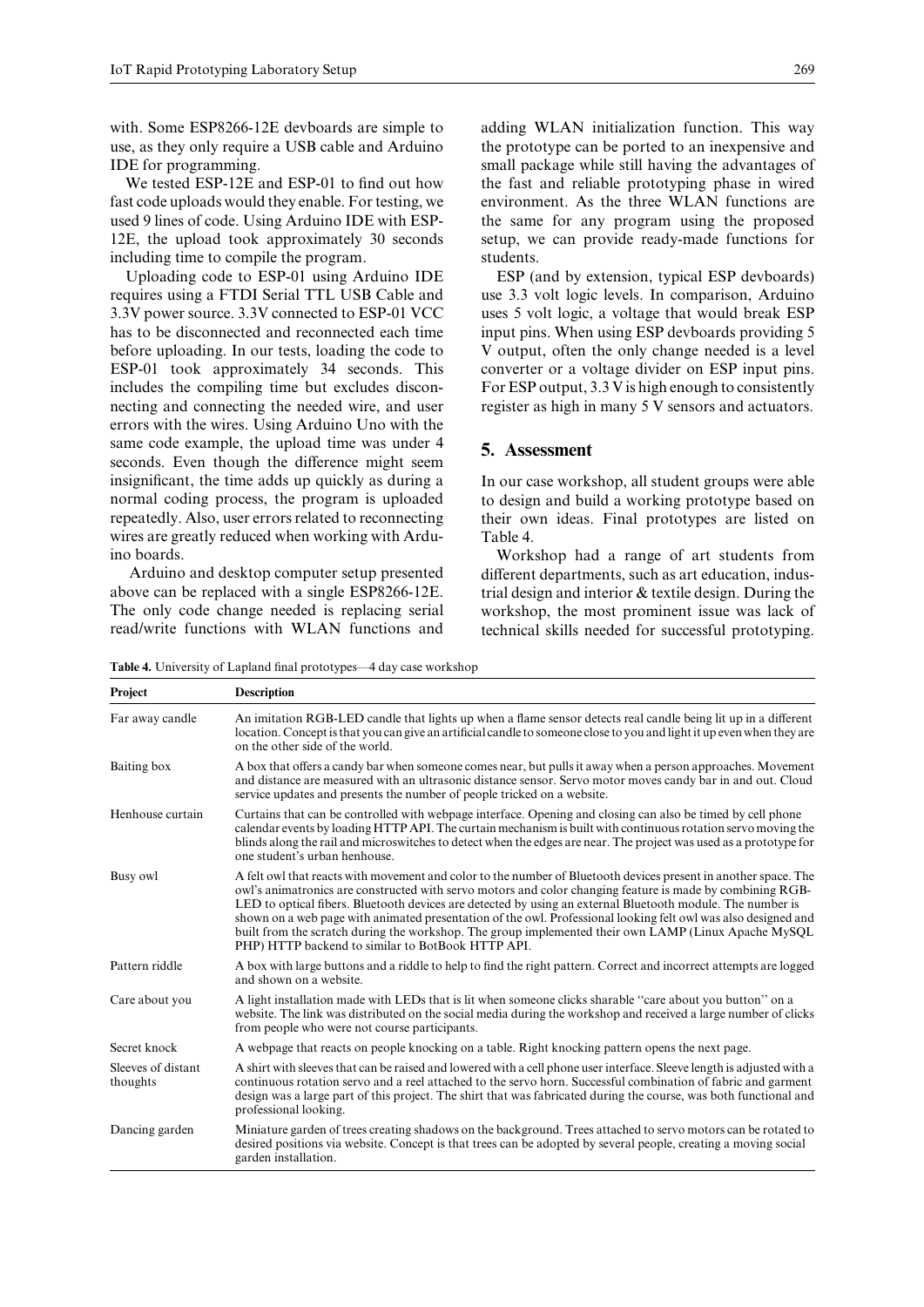As the student group was diverse, the base knowledge varied from students with experience in programming and building embedded systems to students that had near zero knowledge in those areas. This issue could be alleviated by arranging a basic embedded system course prior to IoT workshop. In the preliminary knowledge review, over half of the students evaluated their programming skills with the lowest available number 1/5 while the average rating was  $1.5$  (n = 19). In the feedback, the average was raised to 2.5/5 and no one selected the lowest rating.

Reception for technical subject presented for mainly non-technical audience was positive. In the feedback questionnaire of the case workshop, students scored the course 4.3/5 on average. Every participant would also recommend the course to other students.

The workshop was tested again with a different audience but similar results. A diverse group of ICT students (n = 27) in Haaga-Helia University of Applied Sciences, Helsinki, participated the course

in spring 2017. During the five-day workshop, the groups created, prototyped and published a total of 13 projects. All ideas from the projects were from the students themselves. All groups successfully built a working prototype during the workshop and published a documentation of their project on the Internet [23]. Final prototypes are listed on Table 5.

All projects use HTTP APIs, most of them used the BotBook HTTP API described in this paper. In amusement park queue estimator, students implemented their own HTTP backend based on the same concept, giving indication that this method and API is easy to understand. One project read its data from a public HTTP API of a third-party weather service, and two sent email using third party HTTP API. Internet web interface was obviously important for projects that needed to be controlled from great distance, but in some cases web also served as a very convenient cell phone remote control for devices in the same room. These examples indicate that the concept of the HTTP API is easy to understand on a

| Project                           | <b>Description</b>                                                                                                                                                                                                                                                                                                                                       |
|-----------------------------------|----------------------------------------------------------------------------------------------------------------------------------------------------------------------------------------------------------------------------------------------------------------------------------------------------------------------------------------------------------|
| Internet of window<br>blinds      | A curtain that can be controlled with a cell phone or any other web browser. Full size window blinds controlled by<br>two servos.                                                                                                                                                                                                                        |
| GSR lie detector                  | Stress level is estimated from galvanic skin resistance measured with capacitor load time. Stress level is relayed to<br>web for display on a video projector or viewing as additional information during a video call.                                                                                                                                  |
| Amusement park<br>queue estimator | Shows real time map of queues on a web page. Queueing visitors are detected from RFID badges. Custom HTTP<br>backend with JavaScript Node. is using the Express framework, frontend with HTML and AJAX (Asynchronous<br>JavaScript and XML).                                                                                                             |
| Room fill counter                 | Estimates the number of persons in the room. By-passers and their direction (in or out) is measured with two active<br>infrared sensors. This count is sent to HTTP backend. A web page reads this count and draws a graph of total<br>persons in the room.                                                                                              |
| Weather lamp                      | Lamp changes color according to temperature in chosen city. Temperature is read from a public API of an external<br>public service.                                                                                                                                                                                                                      |
| Medicine alarm                    | Show on the web if medicines are taken, so caretakers can monitor the situation remotely and non-intrusively. If a<br>pressure (weight) sensor has not been disturbed, a very simple web page indicates forgotten pills by changing a<br>number.                                                                                                         |
| Cool down gamer                   | A fan that can be activated using the web, to be used as a gag in online games. A relay and an additional power<br>source was used for running a 12 V fan.                                                                                                                                                                                               |
| Two-way door<br>monitor           | Alarm device that detects entries but ignores exits, with web remote control. It uses two microswitches to monitor<br>a typical Finnish apartment building double door that has inner and outer door near each other. A box for<br>Arduino was 3D printed using a third-party model.                                                                     |
| Tomato watchman                   | Email user if tomato living conditions are out of pre-defined limits. Measured conditions are temperature, light,<br>air humidity and soil humidity. A Python program checks conditions once an hour using Linux cron, then sends<br>email using HTTP API to third party email service.                                                                  |
| Body heat for health              | Body heat is measured and graphed on a web page. Prototype required a wire, but initial attempts for porting to<br>ESP8266-12E were made for miniaturization and wireless operation.                                                                                                                                                                     |
| Guitar humidity<br>measurement    | Conditions inside guitar box are measured, wirelessly transmitted to backend using WIFI and graphed on the<br>web. These measurements help guarding expensive instruments when they are borrowed or stored. Successful<br>miniaturization was achieved using ESP8266-12E. A business model based on this device was being evaluated<br>after the course. |
| student cards                     | Lock using NFC debit A lock that can be opened a card already carried by the user. Optionally, a verification email could be sent with a<br>cards, travel cards and link click required for opening the lock.                                                                                                                                            |
| You hit like a<br>programmer      | A heavy punching bag in public area measured the hit strength with an accelerometer and showed the result on the<br>web.                                                                                                                                                                                                                                 |

**Table 5.** Haaga-Helia University of Applied Sciences final prototypes—5-day workshop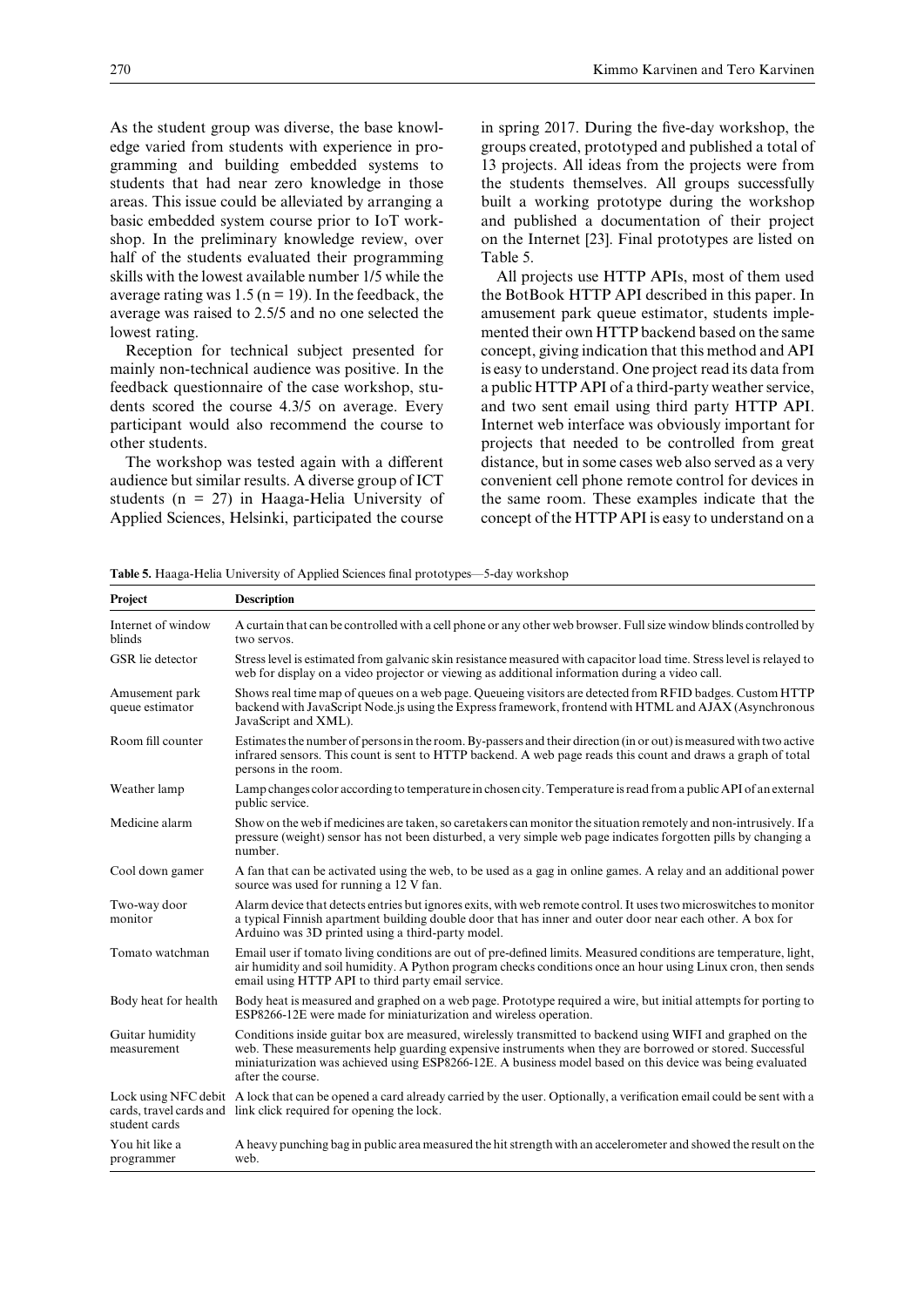level where students can apply it to new situations and services.

Background varied from novices (0 credits) to final-year students. One student initially visited the workshop but did not start the project and did not provide feedback, and thus is not included in the population n. Course feedback was excellent, with mean 4.8/5, mode and median 5/5. The results of this workshop are in line with the experiences of the workshop we described earlier. The results give initial indication that the proposed method is suitable for audiences with diverse backgrounds and different levels of technical expertise.

# **6. Discussion**

Using Arduino with a desktop computer and a Python program as a proxy was confirmed to be a suitable way for rapid prototyping IoT devices. Wired environment combined reliable prototyping with fast development cycle.

The phase when students design their projects and choose the features that will be implemented is crucial. Without guidance, there is a risk that they will start a project that is impossible to carry through in a given time, or make a too simple safe plan with not much space for innovation.

The option to use ESP8266 to turn prototype into small autonomous package was not carried out by any group in the case workshop. There was a prebuilt small battery operated ESP8266 device used as an example of how the whole device can be ported to a small, wireless and inexpensive package. It is important that students are not left with an impression that IoT devices are computers combined with embedded systems, but the setup is used for effective prototyping purposes only.

While some students lacked technical skills, the case class excelled in the tasks where innovation was needed. When asked to make a plan of an IoTdevice and present it to everyone, students instantly started forming surprisingly unique ideas. Several groups also managed to combine their existing expertise to embedded system design. Comparing the art students' case workshop to the second one with ICT students shows how educational background effects on the results. The first group put a lot of effort to make devices aesthetically pleasing while the second group developed more advanced technical solutions.

Arduino is sometimes seen as a tool for hobbyists which skips many low-level challenges. Easier process should not be overlooked by engineers and experts as it supports effective and more creative prototyping process [24]. While being accessible, Arduino can be utilized for serious projects and advanced applications [25].

## **7. Conclusions**

Basic IoT prototyping skills that enable students to design and build simple devices based on their own innovation can be taught in a four-day-workshop. Prior embedded system experience is not compulsory, but lack of it calls for smaller workshop size and more personal support from a teacher or teachers for each student.

The setup and the architecture used were suitable for teaching IoT and building rapid prototypes. As there was no need for server programming, students could focus on their embedded system development. After students understood the concept of input, processing and output, it was simple to move from developing embedded systems to IoT devices. The text output of the Python proxy program and Arduino IDE's serial monitor helped debugging and developing the prototype considerably. Using GET to send and receive data showed out to be easy to understand for students and bypassed many network limitations.

Utilized prototyping cycle and setup is considerably faster for developing programs for ESP8266 than uploading code directly to it. The upload time from Arduino IDE to ESP-12E was 750% of the upload time to Arduino. Devices can be first developed and tested with a computer combined with Arduino, and then easily ported to ESP. Case workshop's timeframe did not allow students to use ESPs, leaving that part of the process to be tested on future courses. Longer courses would also allow prototyping more complex and finalized IoT devices than the ones built during the case workshop.

*Acknowledgements*—The authors wish to express their thanks to Ville Kyrki, Tomi Knuutila, University of Lapland, Minna Kivihalme and Haaga-Helia University of Applied Sciences.

# **References**

- 1. S. Madakam, R. Ramaswamy and S. Tripathi, Internet of Things (IoT): A literature review, *Journal of Computer and Communications*, **3**(5), 2015, pp. 164–173.
- 2. J. Gubbi, R. Buyya, S. Marusic and M. Palaniswamia, Internet of Things (IoT): A vision, architectural elements, and future directions, *Future Generation Computer Systems*, **29**(7), 2013, pp. 1645–1660.
- 3. Gartner Says 6.4 Billion Connected ''Things'' Will Be in Use in 2016, Up 30 Percent From 2015 [Online]. Available: http:// www.gartner.com/newsroom/id/3165317. Accessed 18 May 2017.
- 4. V. S. Gordon and J. M. Bieman, Rapid prototyping: lessons learned, *IEEE Software*, **12**(1), 1995, pp. 85–95.
- 5. S. Chandrasekaran, A. Stojcevski, G. Littlefair and M. Joordens, Project-oriented design-based learning: aligning students' views with industry needs, *International Journal of Engineering Education*, **29**(5), 2013, pp. 1109–1118.
- 6. A. M. Agogino, S. L. Beckman, C. Castaños, J. Kramer, C. Roschuni and M. Yang, Design Practitioners' Perspectives on Methods for Ideation and Prototyping, *International Journal of Engineering Education*, **32**(3), 2016, pp. 1428– 1437.